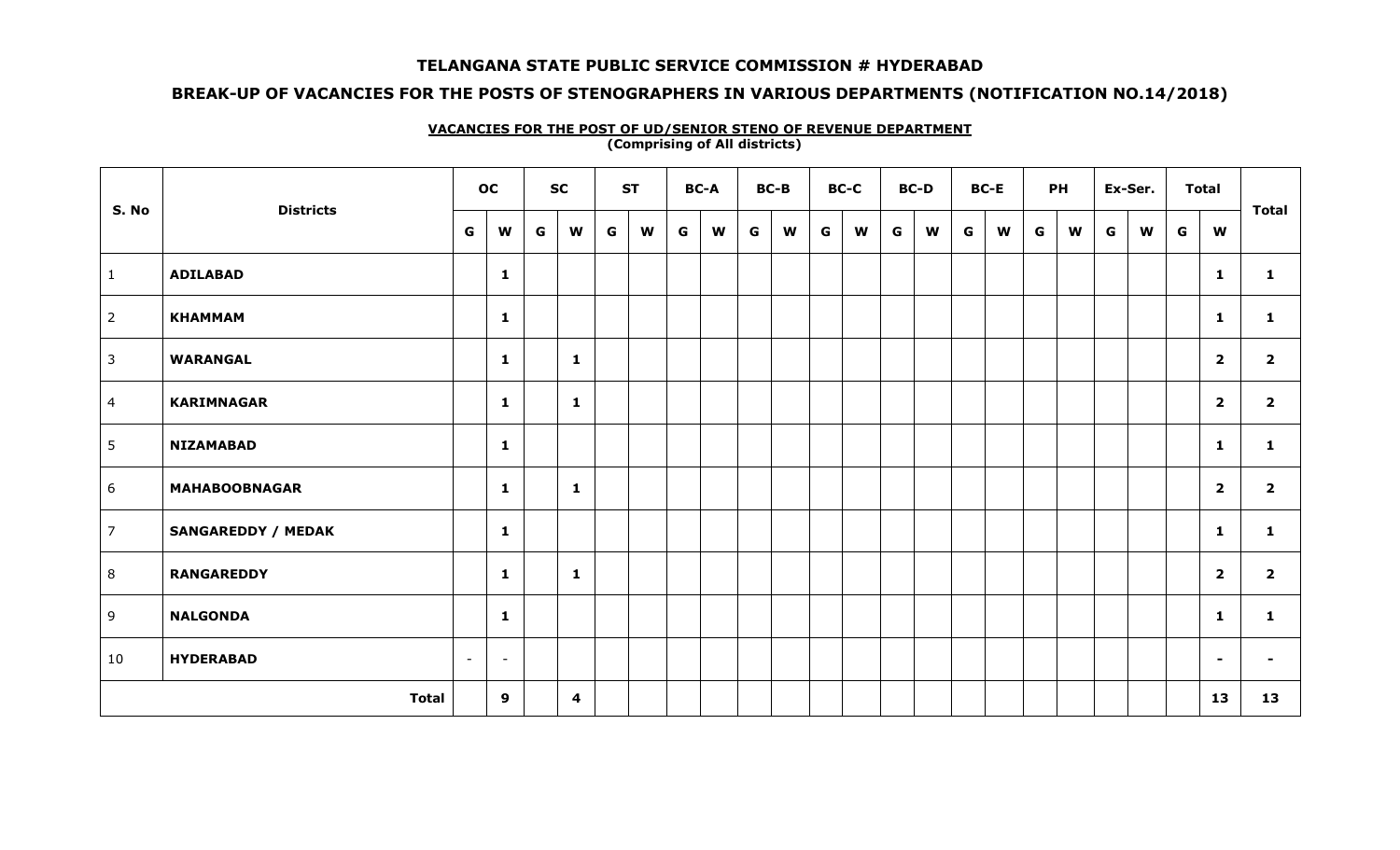### **BREAK-UP OF VACANCIES FOR THE POSTS OF STENOGRAPHERS IN VARIOUS DEPARTMENTS (NOTIFICATION NO.14/2018)**

| <b>District</b>       | District/                              |                | OC             |                | <b>BC-A</b>             |                | <b>BC-B</b>    |                | <b>BC-C</b>    |                | <b>BC-D</b>    |                | <b>BC-E</b>    |             | <b>SC</b>    |                | <b>ST</b>      |                | <b>VH</b>      |                | <b>HH</b>      |                | OH             |                | EX-<br><b>SER</b> |                | <b>Total</b> | Grand<br><b>Total</b> |
|-----------------------|----------------------------------------|----------------|----------------|----------------|-------------------------|----------------|----------------|----------------|----------------|----------------|----------------|----------------|----------------|-------------|--------------|----------------|----------------|----------------|----------------|----------------|----------------|----------------|----------------|----------------|-------------------|----------------|--------------|-----------------------|
|                       | Unit                                   | G              | W              | G              | W                       | G              | W              | G              | W              | G              | W              | G              | W              | G           | W            | G              | W              | G              | W              | G              | W              | G              | W              | G              | W                 | G              | W            |                       |
| Warangal              | CP, Warangal                           | $\overline{0}$ |                | $\overline{0}$ | $\overline{0}$          | $\overline{0}$ | $\mathbf 0$    | $\overline{0}$ | $\overline{0}$ | $\mathbf 0$    | $\overline{0}$ | $\overline{0}$ | $\mathbf 0$    | $\mathbf 0$ | $\mathbf 0$  | $\mathbf 0$    | $\overline{0}$ | $\mathbf 0$    | $\mathbf 0$    | $\mathbf 0$    | $\overline{0}$ | $\overline{0}$ | $\mathbf 0$    | $\mathbf 0$    | $\mathbf 0$       | $\mathbf 0$    | 01           | 01                    |
|                       | CP, Hyderabad                          | $\overline{0}$ |                | $\overline{0}$ | $\mathbf 0$             | $\overline{0}$ | $\mathbf 0$    | $\overline{0}$ | $\mathbf 0$    | $\mathbf 0$    | $\mathbf 0$    | $\mathbf 0$    | $\mathbf 0$    | $\mathbf 0$ | 0            | $\overline{0}$ | $\overline{0}$ | $\mathbf 0$    | $\mathbf 0$    | $\overline{0}$ | $\overline{0}$ | $\overline{0}$ | $\mathbf 0$    | $\mathbf 0$    | $\overline{0}$    | $\mathbf 0$    | 01           | 01                    |
| <b>Hyderabad City</b> | <b>Grey Hounds</b><br>Hyderabad        | $\overline{0}$ |                | $\Omega$       | $\overline{0}$          | $\overline{0}$ | $\overline{0}$ | $\overline{0}$ | $\mathbf 0$    | $\mathbf 0$    | $\overline{0}$ | $\mathbf 0$    | $\overline{0}$ | $\mathbf 0$ | $\mathbf{1}$ | $\overline{0}$ | $\overline{0}$ | $\overline{0}$ | $\mathbf 0$    | $\overline{0}$ | $\overline{0}$ | $\mathbf 0$    | $\mathbf 0$    | $\overline{0}$ | $\overline{0}$    | $\mathbf 0$    | 02           | 02                    |
|                       | <b>SAR CPL, Amberpet,</b><br>Hyderabad | $\overline{0}$ |                | $\overline{0}$ | $\overline{0}$          | $\overline{0}$ | $\overline{0}$ | $\mathbf 0$    | $\overline{0}$ | $\overline{0}$ | $\overline{0}$ | $\mathbf 0$    | $\overline{0}$ | $\mathbf 0$ | $\mathbf 0$  | $\mathbf 0$    | $\overline{0}$ | $\mathbf 0$    | $\mathbf 0$    | $\overline{0}$ | $\overline{0}$ | $\overline{0}$ | $\overline{0}$ | $\overline{0}$ | $\mathbf 0$       | $\mathbf 0$    | 01           | 01                    |
|                       | 1 <sup>st</sup> Bn TSSP,<br>Hyderabad  | $\overline{0}$ | $\overline{0}$ | $\overline{0}$ | $\overline{\mathbf{A}}$ | $\overline{0}$ | $\overline{0}$ | $\overline{0}$ | $\overline{0}$ | $\mathbf 0$    | $\overline{0}$ | $\pmb{0}$      | $\overline{0}$ | $\mathbf 0$ | $\mathbf 0$  | $\mathbf 0$    | $\overline{0}$ | $\mathbf 0$    | 0              | $\overline{0}$ | $\overline{0}$ | $\overline{0}$ | $\pmb{0}$      | $\mathbf 0$    | $\mathbf 0$       | $\overline{0}$ | 01           | 01                    |
|                       | <b>Total</b>                           | $\overline{0}$ | $\overline{4}$ | $\overline{0}$ | 01                      | $\overline{0}$ | $\overline{0}$ | $\overline{0}$ | $\overline{0}$ | $\mathbf 0$    | $\mathbf 0$    | $\overline{0}$ | $\overline{0}$ | $\mathbf 0$ | 01           | $\overline{0}$ | $\overline{0}$ | $\mathbf 0$    | $\overline{0}$ | $\overline{0}$ | $\overline{0}$ | $\mathbf 0$    | $\overline{0}$ | $\mathbf 0$    | $\mathbf 0$       | $\mathbf 0$    | 06           | $6\phantom{1}$        |

# **Vacancies for the Post of UD / Senior Steno of Home Department**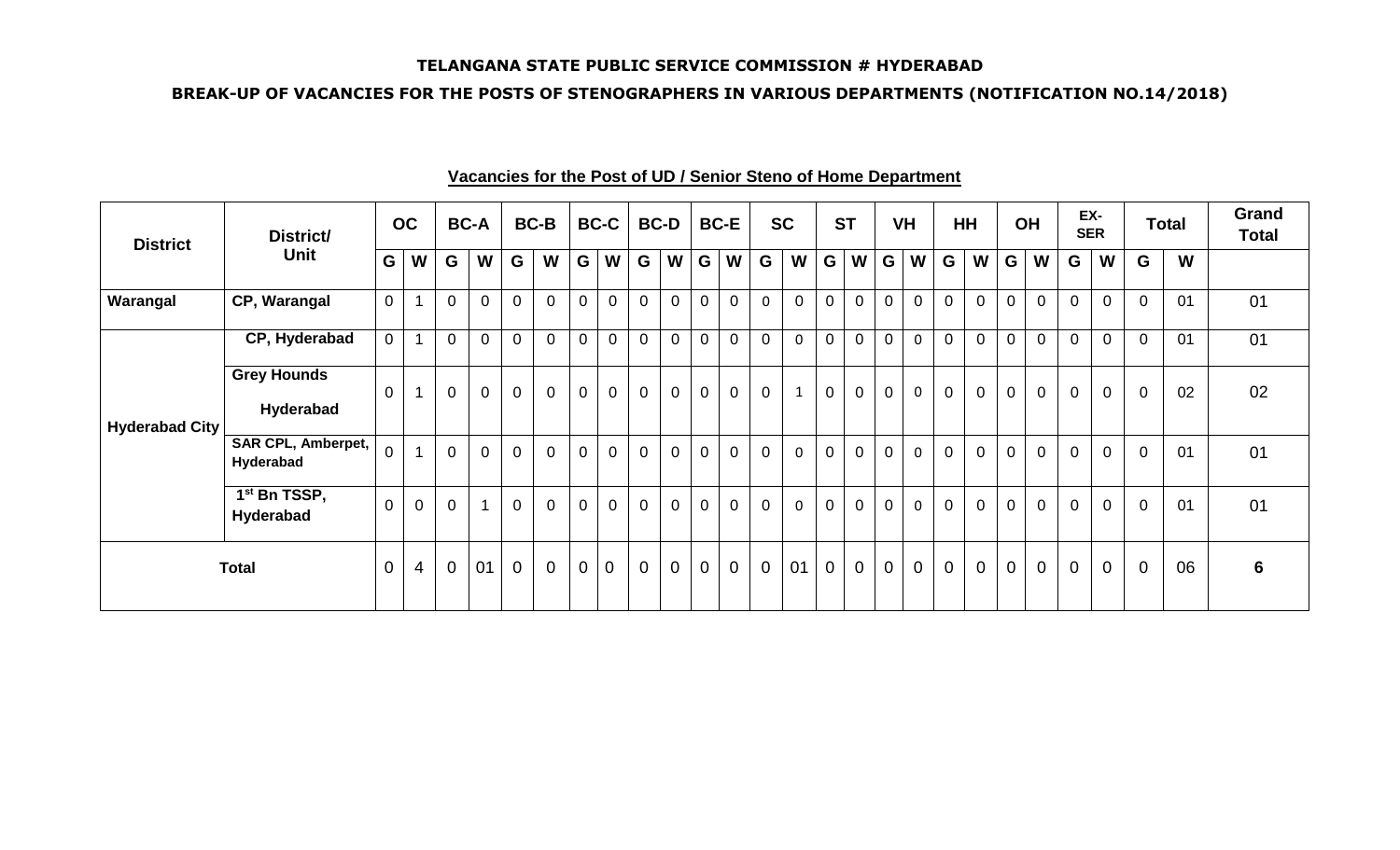# **BREAK-UP OF VACANCIES FOR THE POSTS OF STENOGRAPHERS IN VARIOUS DEPARTMENTS (NOTIFICATION NO.14/2018)**

### **PC. No. 03: BREAK UP OF VACANCY POSITION FOR THE POST OF SENIOR STENOGRAPHER IN THE OFFICE OF INTELLIGENCE UNDR HOME DEPARTMENT**

|                   |                          | OC |                | <b>SC</b>    |                          | <b>ST</b>                |                          | <b>BC-A</b>              |                          | <b>BC-B</b>              |   | <b>BC-C</b> |                          | <b>BC-D</b>              |   | <b>BC-E</b>              |                          | <b>PH</b>                |                          | Ex-Ser. |                          | <b>Total</b> | <b>Grand Total</b> |
|-------------------|--------------------------|----|----------------|--------------|--------------------------|--------------------------|--------------------------|--------------------------|--------------------------|--------------------------|---|-------------|--------------------------|--------------------------|---|--------------------------|--------------------------|--------------------------|--------------------------|---------|--------------------------|--------------|--------------------|
| <b>State wide</b> | G                        | W  | G              | W            | G                        | W                        | G                        | W                        | G                        | W                        | G | W           | G                        | W                        | G | W                        | G                        | W                        | G                        | W       | G                        | W            |                    |
|                   | $\overline{\phantom{0}}$ |    | -              | C<br>(1-CF)  | $\overline{\phantom{0}}$ | $\overline{\phantom{0}}$ | $\overline{\phantom{0}}$ | $\overline{\phantom{0}}$ | $\overline{\phantom{0}}$ | $\overline{\phantom{a}}$ | - |             | $\overline{\phantom{0}}$ | $\overline{\phantom{a}}$ |   | $\sim$                   | $\overline{\phantom{0}}$ | $\overline{\phantom{a}}$ | $\overline{\phantom{a}}$ | -       | $\overline{\phantom{0}}$ | 3            |                    |
| <b>TOTAL</b>      | $\overline{\phantom{a}}$ |    | $\blacksquare$ | $\mathbf{2}$ |                          | $\blacksquare$           | $\overline{\phantom{a}}$ |                          | $\overline{\phantom{0}}$ | $\overline{\phantom{0}}$ |   |             | $\overline{\phantom{a}}$ |                          |   | $\overline{\phantom{0}}$ | $\sim$                   |                          | $\blacksquare$           |         |                          | 3            |                    |

# **PC. No. 04: BREAK UP OF VACANCY POSITION FOR THE POST OF SENIOR STENOGRAPHER IN THE OFFICE OF CID UNDR HOME DEPARTMENT**

|                   |                          | <b>OC</b> |                          | <b>SC</b> |                          | <b>ST</b>                |                          | <b>BC-A</b> |                          | <b>BC-B</b> |                          | <b>BC-C</b> |                          | <b>BC-D</b>              |   | <b>BC-E</b>              |                          | <b>PH</b>                |                          | Ex-Ser.                  |                          | <b>Total</b> | Grand        |
|-------------------|--------------------------|-----------|--------------------------|-----------|--------------------------|--------------------------|--------------------------|-------------|--------------------------|-------------|--------------------------|-------------|--------------------------|--------------------------|---|--------------------------|--------------------------|--------------------------|--------------------------|--------------------------|--------------------------|--------------|--------------|
| <b>State wide</b> | G                        | W         | G                        | W         | G                        | W                        | G                        | W           | G                        | W           | G                        | W           | G                        | W                        | G | W                        | G                        | W                        | G                        | W                        | G                        | W            | <b>Total</b> |
|                   | -                        |           | $\overline{\phantom{0}}$ |           | $\overline{\phantom{a}}$ | $\overline{\phantom{a}}$ | $\overline{\phantom{0}}$ | -           | $\overline{\phantom{0}}$ | $\sim$      | $\overline{\phantom{0}}$ | -           | $\overline{\phantom{a}}$ | $\overline{\phantom{0}}$ | - | $\overline{\phantom{0}}$ | $\overline{\phantom{a}}$ | $\overline{\phantom{0}}$ | $\overline{\phantom{0}}$ | $\overline{\phantom{a}}$ | $\overline{\phantom{a}}$ | റ<br>∼       |              |
| <b>TOTAL</b>      | $\overline{\phantom{0}}$ |           |                          |           | $\blacksquare$           | -                        | $\sim$                   |             |                          |             | -                        |             |                          | $\sim$                   |   |                          |                          | -                        |                          | -                        | $\sim$                   | າ<br>▴       |              |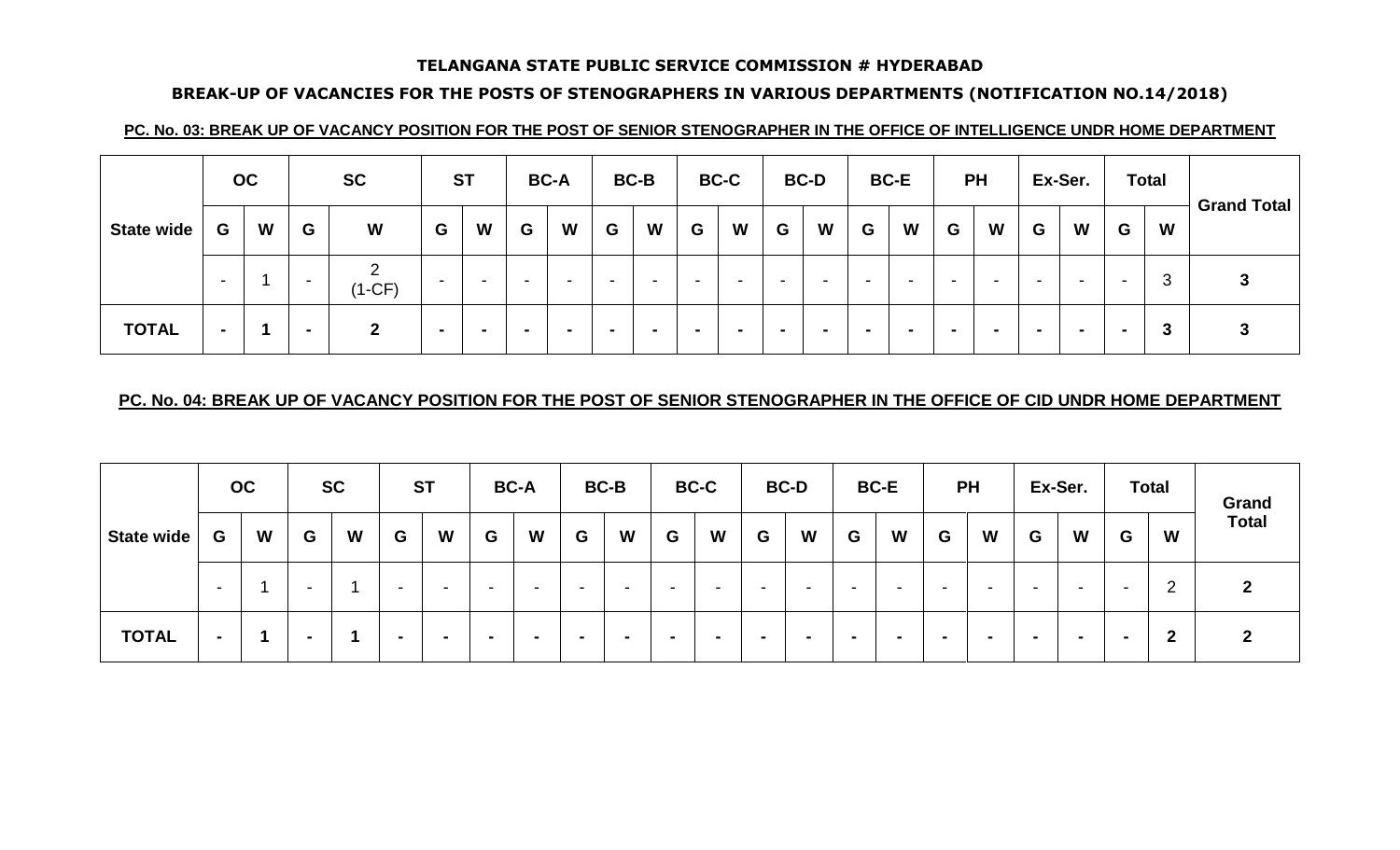#### **BREAK-UP OF VACANCIES FOR THE POSTS OF STENOGRAPHERS IN VARIOUS DEPARTMENTS (NOTIFICATION NO.14/2018)**

|                   |                      | OC                       |   | <b>SC</b>                |                          | <b>ST</b>                |   | <b>BC-A</b> |                | <b>BC-B</b>              |                          | <b>BC-C</b> |                          | <b>BC-D</b> |                          | <b>BC-E</b> |        | <b>PH</b>      | Ex-Ser.                  |                          |   | <b>Total</b>   | <b>Grand Total</b> |
|-------------------|----------------------|--------------------------|---|--------------------------|--------------------------|--------------------------|---|-------------|----------------|--------------------------|--------------------------|-------------|--------------------------|-------------|--------------------------|-------------|--------|----------------|--------------------------|--------------------------|---|----------------|--------------------|
| <b>State wide</b> | G                    | W                        | G | W                        | G                        | W                        | G | W           | G              | W                        | G                        | W           | G                        | W           | G                        | W           | G      | W              | G                        | W                        | G | W              |                    |
|                   |                      | $\overline{\phantom{a}}$ |   | $\overline{\phantom{0}}$ | $\overline{\phantom{0}}$ | $\overline{\phantom{a}}$ |   | $\sim$      | -              | $\overline{\phantom{a}}$ | $\overline{\phantom{0}}$ |             | $\overline{\phantom{0}}$ |             | $\overline{\phantom{a}}$ |             | $\sim$ | -              | $\overline{\phantom{0}}$ | $\overline{\phantom{a}}$ |   | $\blacksquare$ |                    |
| <b>TOTAL</b>      | $\blacktriangleleft$ |                          |   | $\blacksquare$           | $\blacksquare$           |                          |   | $\sim$      | $\blacksquare$ |                          |                          |             |                          |             |                          | $\sim$      |        | $\blacksquare$ | $\overline{\phantom{0}}$ |                          |   | $\blacksquare$ |                    |

# **PC. No. 05: BREAK UP OF VACANCY POSITION FOR THE POST OF SENIOR STENOGRAPHER IN THE SUGAR & CANE DEPARTMENT**

#### **PC. No. 06: BREAK UP OF VACANCY POSITION FOR THE POST OF SENIOR STENOGRAPHER IN TELANGANA STATE BEVERAGES CORPORATION LIMITED (TSBCL)**

|                   |   | OC                       |                          | <b>SC</b>                |   | <b>ST</b>                |                          | <b>BC-A</b> |   | <b>BC-B</b>              |                          | <b>BC-C</b>              |                          | <b>BC-D</b>              |                          | <b>BC-E</b> |                          | <b>PH</b>                | Ex-Ser. |   |   | <b>Total</b> | <b>Grand Total</b> |
|-------------------|---|--------------------------|--------------------------|--------------------------|---|--------------------------|--------------------------|-------------|---|--------------------------|--------------------------|--------------------------|--------------------------|--------------------------|--------------------------|-------------|--------------------------|--------------------------|---------|---|---|--------------|--------------------|
| <b>State wide</b> | G | W                        | G                        | W                        | G | W                        | G                        | W           | G | W                        | G                        | W                        | G                        | W                        | G                        | W           | G                        | W                        | G       | W | G | W            |                    |
|                   |   | $\overline{\phantom{0}}$ | $\overline{\phantom{0}}$ | $\overline{\phantom{0}}$ |   | $\overline{\phantom{a}}$ | $\overline{\phantom{a}}$ | $\sim$      |   | $\overline{\phantom{a}}$ | $\overline{\phantom{0}}$ | $\overline{\phantom{0}}$ | $\overline{\phantom{0}}$ | $\overline{\phantom{a}}$ | $\overline{\phantom{0}}$ |             | $\overline{\phantom{0}}$ | $\overline{\phantom{a}}$ |         | - |   |              |                    |
| <b>TOTAL</b>      |   |                          |                          | $\overline{\phantom{a}}$ |   | $\overline{\phantom{a}}$ |                          |             | - |                          | $\overline{\phantom{a}}$ |                          | $\overline{\phantom{a}}$ |                          |                          |             | $\blacksquare$           | $\overline{\phantom{0}}$ |         |   |   |              |                    |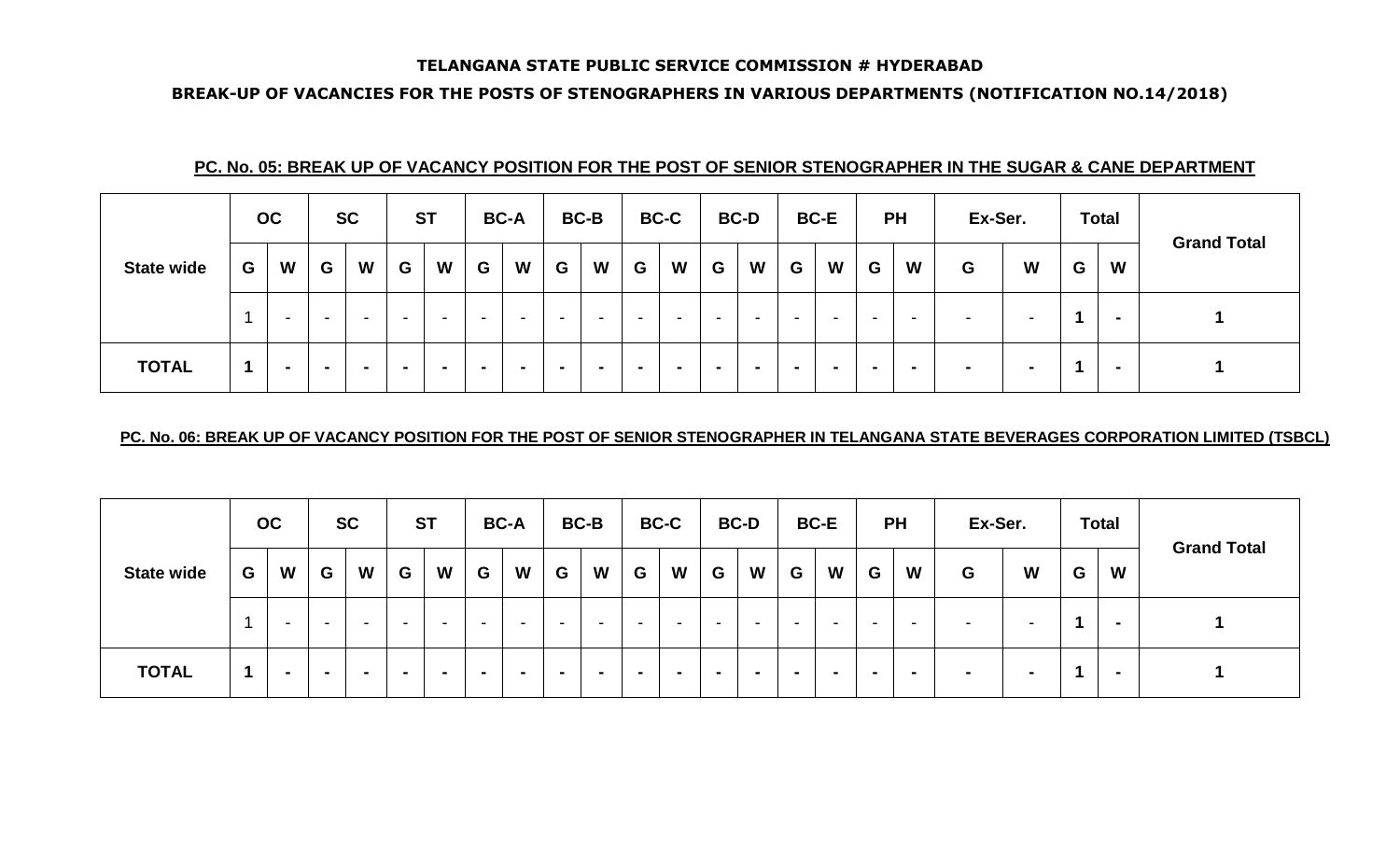#### **BREAK-UP OF VACANCIES FOR THE POSTS OF STENOGRAPHERS IN VARIOUS DEPARTMENTS (NOTIFICATION NO.14/2018)**

|                   |                          | OC |                          | <b>SC</b> |                          | <b>ST</b> |                          | <b>BC-A</b>              |                          | <b>BC-B</b>              |                          | <b>BC-C</b>              |                          | <b>BC-D</b>              |                          | <b>BC-E</b>              |                          | <b>PH</b>                |                          | Ex-Ser.                  |                          | <b>Total</b>     |                    |
|-------------------|--------------------------|----|--------------------------|-----------|--------------------------|-----------|--------------------------|--------------------------|--------------------------|--------------------------|--------------------------|--------------------------|--------------------------|--------------------------|--------------------------|--------------------------|--------------------------|--------------------------|--------------------------|--------------------------|--------------------------|------------------|--------------------|
| <b>State wide</b> | G                        | W  | G                        | W         | G                        | W         | G                        | W                        | G                        | W                        | G                        | W                        | G                        | W                        | G                        | W                        | G                        | W                        | G                        | W                        | G                        | W                | <b>Grand Total</b> |
|                   | $\overline{\phantom{a}}$ |    | $\overline{\phantom{0}}$ |           | $\overline{\phantom{0}}$ |           | $\overline{\phantom{0}}$ | $\overline{\phantom{0}}$ | $\overline{\phantom{0}}$ | $\overline{\phantom{0}}$ | $\overline{\phantom{a}}$ | -                        | $\overline{\phantom{a}}$ | $\overline{\phantom{0}}$ | $\overline{\phantom{0}}$ | $\overline{\phantom{0}}$ | $\overline{\phantom{a}}$ | $\overline{\phantom{0}}$ | $\overline{\phantom{a}}$ | $\overline{\phantom{a}}$ | $\overline{\phantom{0}}$ | റ<br><u>_</u>    |                    |
| <b>TOTAL</b>      |                          |    | $\overline{\phantom{0}}$ |           | $\blacksquare$           |           | $\overline{\phantom{0}}$ |                          |                          |                          | . .                      | $\overline{\phantom{0}}$ |                          |                          |                          |                          | $\sim$                   | $\sim$                   |                          | . .                      | . .                      | $\boldsymbol{2}$ |                    |

# **PC. No. 07: BREAK UP OF VACANCIES FOR THE POST OF SENIOR STENOGRAPHER IN THE LAW DEPARTMENT**

# **BREAK UP OF VACANCIES FOR THE POST OF SENIOR (UPPER DIVISION) STENOGRAPHER IN PV NARSIMHA RAP TELANGANA VETERINARY UNIVERSITY**

|                   |                          | OC |                          | <b>SC</b> |   | <b>ST</b> |   | <b>BC-A</b> |   | <b>BC-B</b> |   | <b>BC-C</b> |   | <b>BC-D</b> |   | <b>BC-E</b> |   | <b>PH</b> |   | Ex-Ser. |   | <b>Total</b> | <b>Grand Total</b> |
|-------------------|--------------------------|----|--------------------------|-----------|---|-----------|---|-------------|---|-------------|---|-------------|---|-------------|---|-------------|---|-----------|---|---------|---|--------------|--------------------|
| <b>State wide</b> | G                        | W  | G                        | W         | G | W         | G | W           | G | W           | G | W           | G | W           | G | W           | G | W         | G | W       | G | W            |                    |
|                   | $\overline{\phantom{0}}$ |    | $\overline{\phantom{0}}$ |           |   |           |   |             |   |             |   |             |   |             |   |             |   |           |   |         |   |              | 01                 |
| <b>TOTAL</b>      | $\sim$                   |    | . .                      |           |   |           |   |             |   |             |   |             |   |             |   |             |   |           |   |         |   |              | 01                 |